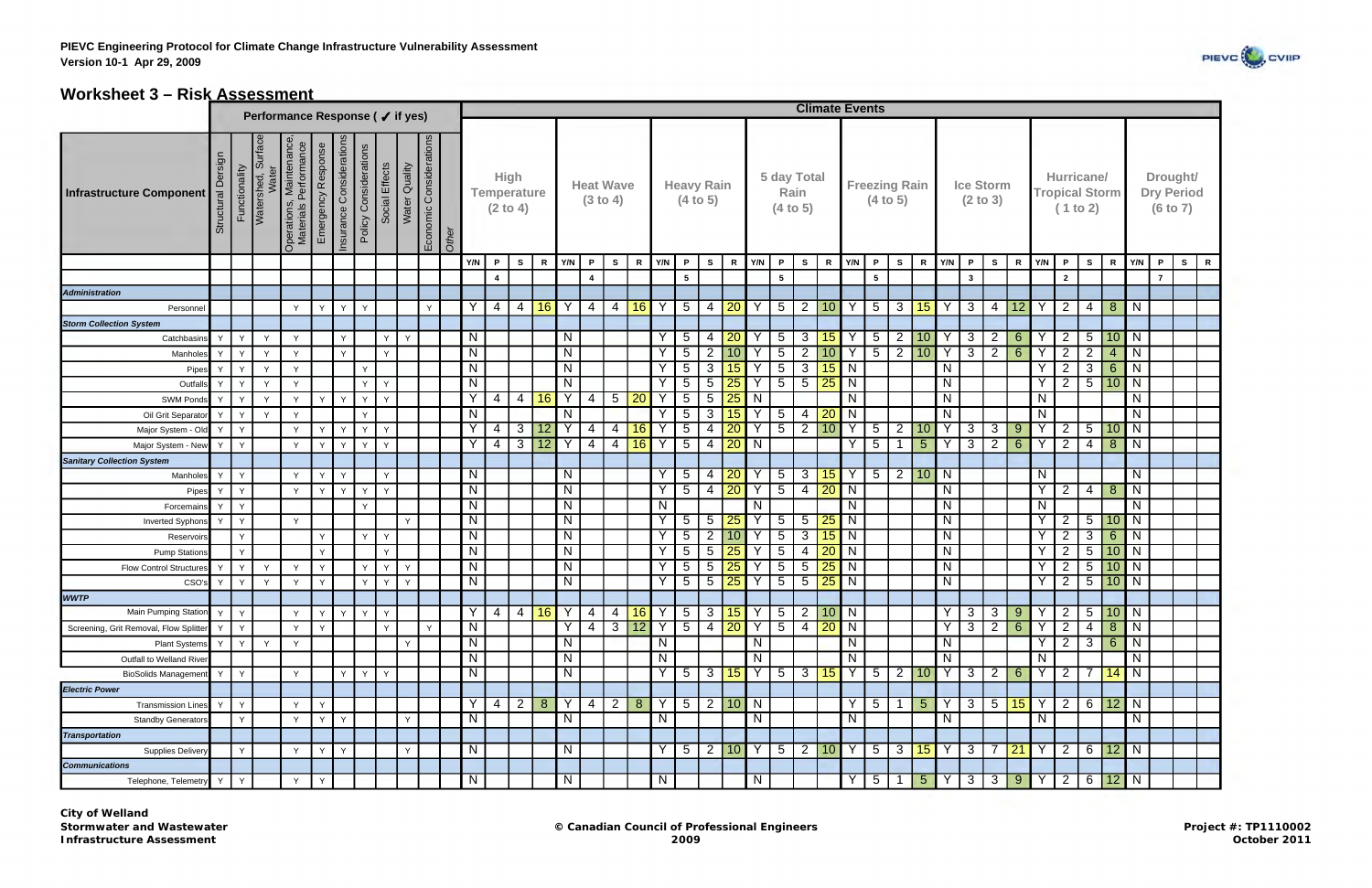

## **Worksheet 3 – Risk Assessment**

|                                        | Performance Response (√ if yes) |               |                    |                                                                                  |              |              |                                                |                |                                             |        |                |                   |                 |                               |                     |                                         |                |                  |                |                                                 |                |   |                         |                                |                 |                 | <b>Climate Events</b> |                                                |                |                |                |                         |                    |             |                |                         |              |             |                |                |                                           |
|----------------------------------------|---------------------------------|---------------|--------------------|----------------------------------------------------------------------------------|--------------|--------------|------------------------------------------------|----------------|---------------------------------------------|--------|----------------|-------------------|-----------------|-------------------------------|---------------------|-----------------------------------------|----------------|------------------|----------------|-------------------------------------------------|----------------|---|-------------------------|--------------------------------|-----------------|-----------------|-----------------------|------------------------------------------------|----------------|----------------|----------------|-------------------------|--------------------|-------------|----------------|-------------------------|--------------|-------------|----------------|----------------|-------------------------------------------|
|                                        |                                 |               |                    |                                                                                  |              |              |                                                |                |                                             |        |                |                   |                 |                               |                     |                                         |                |                  |                |                                                 |                |   |                         |                                |                 |                 |                       |                                                |                |                |                |                         |                    |             |                |                         |              |             |                |                |                                           |
| <b>Infrastructure Component</b>        | Structural Dersign              | Functionality | Watershed, Surface | Water<br>Maintenance,<br>Maintenance,<br>Materials Performar<br>Emergency Respon | 9S           |              | <b>Considerations</b><br>Policy Considerations | Social Effects | Water Quality<br>Economic<br>Considerations | Other  |                | <b>Heavy Snow</b> | (7 to 5)        |                               |                     | Snow<br><b>Accumulation</b><br>(3 to 2) |                |                  |                | <b>Freeze Thaw</b><br><b>Cycles</b><br>(4 to 2) |                |   |                         | <b>Winter Rain</b><br>(4 to 5) |                 |                 |                       | <b>Blowing Snow/</b><br><b>Blizzard</b><br>(4) |                |                |                | <b>Lightning</b><br>(4) |                    |             |                | <b>Hailstorm</b><br>(4) |              |             |                | (4)            | <b>High Winds</b>                         |
|                                        |                                 |               |                    |                                                                                  |              |              |                                                |                |                                             |        | Y/N            | $\mathsf{P}$      | $\mathbf{s}$    | <b>R</b>                      | Y/N                 | P.                                      | S.             | $\mathbf R$      | Y/N            | $\mathsf{P}$                                    | S              | R | Y/N                     | $\cdot$ P                      | S               | R               | Y/N                   | P                                              | S              | R              | Y/N            | P                       | S                  | $\mathbf R$ | Y/N            | $\mathsf{P}$            | $\mathbf{s}$ | $\mathbf R$ | Y/N            | $\mathsf{P}$   | $\mathbf R$<br>$\mathsf{s}$               |
|                                        |                                 |               |                    |                                                                                  |              |              |                                                |                |                                             |        |                | 5                 |                 |                               |                     | $\overline{2}$                          |                |                  |                | $\overline{2}$                                  |                |   |                         | 5                              |                 |                 |                       | $\overline{4}$                                 |                |                |                | $\overline{4}$          |                    |             |                | $\overline{4}$          |              |             |                | $\overline{4}$ |                                           |
| <b>Administration</b>                  |                                 |               |                    |                                                                                  |              |              |                                                |                |                                             |        |                |                   |                 |                               |                     |                                         |                |                  |                |                                                 |                |   |                         |                                |                 |                 |                       |                                                |                |                |                |                         |                    |             |                |                         |              |             |                |                |                                           |
| Personne                               |                                 |               |                    | $\checkmark$                                                                     | Y            | Y            | $\mathsf{v}$                                   |                |                                             | $\vee$ | Y              | $5\phantom{.0}$   | $5\overline{)}$ | $25$ Y                        |                     | $\overline{2}$                          | $\mathbf{3}$   | 6 <sup>1</sup>   | Y              | 2                                               | 3 <sup>1</sup> | 6 | Y                       | 5                              | 2 <sup>1</sup>  | 10 N            |                       |                                                |                |                | Y              | 4                       | $5 \mid 20$        |             | Y              | $\overline{4}$          | $\mathbf{3}$ | 12          | $\mathsf{Y}$   | $\overline{4}$ | $\mathbf{3}$<br>12                        |
| <b>Storm Collection System</b>         |                                 |               |                    |                                                                                  |              |              |                                                |                |                                             |        |                |                   |                 |                               |                     |                                         |                |                  |                |                                                 |                |   |                         |                                |                 |                 |                       |                                                |                |                |                |                         |                    |             |                |                         |              |             |                |                |                                           |
| Catchbasins                            | Y                               | Y             | Y                  | Y                                                                                |              | Y            |                                                | Y              | Y                                           |        | N              |                   |                 |                               | N                   |                                         |                |                  | $\mathsf{N}$   |                                                 |                |   | Υ                       | $5\overline{)}$                | 2               | 10 N            |                       |                                                |                |                | $\overline{N}$ |                         |                    |             | N              |                         |              |             | N              |                |                                           |
| Manholes                               | Y                               | Y             | Y                  | $\mathsf{v}$                                                                     |              | Y            |                                                | $\mathsf{Y}$   |                                             |        | N              |                   |                 |                               | $\overline{N}$      |                                         |                |                  | $\overline{N}$ |                                                 |                |   | v                       | $5\phantom{.0}$                |                 | 5 <sup>5</sup>  | N                     |                                                |                |                | $\overline{N}$ |                         |                    |             | N              |                         |              |             | $\mathsf{N}$   |                |                                           |
| Pipes                                  | $\vee$                          | Y             | Y                  | Y                                                                                |              |              | $\mathsf{v}$                                   |                |                                             |        | N              |                   |                 |                               | $\overline{N}$      |                                         |                |                  | $\overline{N}$ |                                                 |                |   |                         | $\overline{5}$                 | $\mathbf{3}$    | 15              | N                     |                                                |                |                | N              |                         |                    |             | N              |                         |              |             | N              |                |                                           |
| Outfalls                               |                                 | Y             | Y                  | $\vee$                                                                           |              |              | Y                                              | $\mathsf{Y}$   |                                             |        | $\mathsf{N}$   |                   |                 |                               | $\overline{N}$      |                                         |                |                  | ${\sf N}$      |                                                 |                |   | $\vee$                  | $5\phantom{.0}$                | $5\overline{)}$ | 25              | N                     |                                                |                |                | $\overline{N}$ |                         |                    |             | $\mathsf{N}$   |                         |              |             | ${\sf N}$      |                |                                           |
| <b>SWM Ponds</b>                       |                                 | Y             | Y                  | Y                                                                                | Y            | $\mathsf{Y}$ | Y                                              | Y              |                                             |        | $\overline{N}$ |                   |                 |                               | $\overline{Y}$      | $\overline{2}$                          | 3              | $6\overline{6}$  | $\overline{N}$ |                                                 |                |   | N                       |                                |                 |                 | N                     |                                                |                |                | $\overline{N}$ |                         |                    |             | $\mathsf{N}$   |                         |              |             | N              |                |                                           |
| Oil Grit Separator                     | Y                               | Y             | Y                  | $\checkmark$                                                                     |              |              | $\mathsf{Y}$                                   |                |                                             |        | N              |                   |                 |                               | N                   |                                         |                |                  | $\overline{N}$ |                                                 |                |   | $\mathsf{N}$            |                                |                 |                 | N                     |                                                |                |                | $\overline{N}$ |                         |                    |             | N              |                         |              |             | N              |                |                                           |
| Major System - Old                     | Y                               | Y             |                    | $\mathsf{v}$                                                                     | $\mathsf{Y}$ | $\mathsf{v}$ | $\mathsf{Y}$                                   | $\vee$         |                                             |        | Y              | $5\phantom{.0}$   | $\overline{2}$  | 10 <sup>1</sup>               | Y                   | 2                                       | $\mathbf{3}$   | $6^{\circ}$      | N              |                                                 |                |   | Y                       | $5\phantom{.0}$                | 5 <sup>1</sup>  | 25              | N                     |                                                |                |                | $\overline{N}$ |                         |                    |             | N              |                         |              |             | N              |                |                                           |
| Major System - New                     | $\mathsf{Y}$                    | Y             |                    | $\vee$                                                                           | Y            | $\vee$       | Y                                              | $\mathsf{Y}$   |                                             |        | Υ              | $5\overline{)}$   | $\overline{2}$  | 10 <sup>1</sup>               | Y                   | 2                                       | $\overline{3}$ | $6 \overline{6}$ | N              |                                                 |                |   | Υ                       | $5\overline{)}$                | 5 <sub>2</sub>  | 25              | N                     |                                                |                |                | $\overline{N}$ |                         |                    |             | N              |                         |              |             | $\mathsf{N}$   |                |                                           |
| <b>Sanitary Collection System</b>      |                                 |               |                    |                                                                                  |              |              |                                                |                |                                             |        |                |                   |                 |                               |                     |                                         |                |                  |                |                                                 |                |   |                         |                                |                 |                 |                       |                                                |                |                |                |                         |                    |             |                |                         |              |             |                |                |                                           |
| Manholes                               | $\mathsf{Y}$                    | $\mathsf{v}$  |                    | $\vee$                                                                           |              | $\checkmark$ |                                                | $\vee$         |                                             |        | Y              | $5\overline{)}$   | $\overline{2}$  | 10                            | Y                   | 2                                       | $\overline{2}$ | $\overline{4}$   | Y              | $\overline{2}$                                  | $\overline{2}$ | 4 | ٧                       | $5\phantom{.0}$                | 4               | 20              | N                     |                                                |                |                | $\overline{N}$ |                         |                    |             | $\mathsf{N}$   |                         |              |             | N              |                |                                           |
| Pipes                                  | $\mathsf{v}$                    | $\vee$        |                    | Y.                                                                               | $\mathsf{v}$ | $\vee$       | $\mathsf{Y}$                                   | $\mathsf{Y}$   |                                             |        | $\mathsf{N}$   |                   |                 |                               | $\overline{N}$      |                                         |                |                  | $\mathsf{N}$   |                                                 |                |   | $\checkmark$            | $\overline{5}$                 | $\overline{4}$  | $\overline{20}$ | N                     |                                                |                |                | $\overline{N}$ |                         |                    |             | $\mathsf{N}$   |                         |              |             | $\overline{N}$ |                |                                           |
| Forcemains                             | Y                               | Y             |                    |                                                                                  |              |              | Y                                              |                |                                             |        | N              |                   |                 |                               | N                   |                                         |                |                  | N              |                                                 |                |   | N                       |                                |                 |                 | N                     |                                                |                |                | $\overline{N}$ |                         |                    |             | N              |                         |              |             | N              |                |                                           |
| Inverted Syphons                       | Y                               | Y             |                    | Y                                                                                |              |              |                                                |                | Y                                           |        | N              |                   |                 |                               | $\overline{N}$      |                                         |                |                  | $\overline{N}$ |                                                 |                |   | $\overline{\mathsf{N}}$ |                                |                 |                 | N                     |                                                |                |                | $\overline{N}$ |                         |                    |             | N              |                         |              |             | N              |                |                                           |
| Reservoirs                             |                                 | Y             |                    |                                                                                  |              |              | Y                                              | $\mathbf{v}$   |                                             |        | $\mathsf{N}$   |                   |                 |                               | N                   |                                         |                |                  | ${\sf N}$      |                                                 |                |   | N                       |                                |                 |                 | N                     |                                                |                |                | N              |                         |                    |             | N              |                         |              |             | N              |                |                                           |
| <b>Pump Stations</b>                   |                                 | Y             |                    |                                                                                  | Y            |              |                                                | $\mathsf{Y}$   |                                             |        | $\overline{N}$ |                   |                 |                               | $\overline{N}$      |                                         |                |                  | $\overline{N}$ |                                                 |                |   | $\overline{\mathsf{N}}$ |                                |                 |                 | $\overline{N}$        |                                                |                |                | $\overline{Y}$ | $4 \mid$                | $7 \vert 28$       |             | $\mathsf{N}$   |                         |              |             | $\mathsf{N}$   |                |                                           |
| <b>Flow Control Structures</b>         | $\vee$                          | Y             | Y                  | Y                                                                                | Y            |              | Y                                              | Y              | Y                                           |        | N              |                   |                 |                               | $\overline{N}$      |                                         |                |                  | N              |                                                 |                |   | Υ                       | $5\phantom{.0}$                | $\overline{2}$  | 10 <sub>1</sub> | $\overline{N}$        |                                                |                |                | N              |                         |                    |             | N              |                         |              |             | Y              | $\overline{4}$ | $\overline{\mathbf{1}}$<br>$\overline{4}$ |
| CSO's                                  |                                 | Y             | Y                  | $\checkmark$                                                                     |              |              | Y                                              | Y              | Y                                           |        | $\overline{N}$ |                   |                 |                               | $\overline{N}$      |                                         |                |                  | $\overline{N}$ |                                                 |                |   | $\vee$                  | $5\phantom{.0}$                |                 | 5 <sup>1</sup>  | N                     |                                                |                |                | $\overline{N}$ |                         |                    |             | N              |                         |              |             | $\overline{Y}$ | $\overline{4}$ | -1<br>$\overline{4}$                      |
| <b>WWTP</b>                            |                                 |               |                    |                                                                                  |              |              |                                                |                |                                             |        |                |                   |                 |                               |                     |                                         |                |                  |                |                                                 |                |   |                         |                                |                 |                 |                       |                                                |                |                |                |                         |                    |             |                |                         |              |             |                |                |                                           |
| Main Pumping Station Y                 |                                 | Y             |                    | Y                                                                                | Y            | Y            |                                                | YIY            |                                             |        | N,             |                   |                 |                               | $\lfloor N \rfloor$ |                                         |                |                  | N              |                                                 |                |   | N.                      |                                |                 |                 | Y                     | 4                                              | 2 <sub>1</sub> | 8 <sup>°</sup> | $\mathsf{I}$ Y | $\overline{4}$          | 3 12 N             |             |                |                         |              |             | N,             |                |                                           |
| Screening, Grit Removal, Flow Splitter | Y                               | Y             |                    | Y                                                                                | Y            |              |                                                | Y              |                                             | Y      | $\overline{N}$ |                   |                 |                               | $\overline{N}$      |                                         |                |                  | $\overline{N}$ |                                                 |                |   | $\overline{Y}$          | $5\overline{)}$                |                 |                 | $3 \mid 15 \mid N$    |                                                |                |                | $\boxed{N}$    |                         |                    |             | $\overline{N}$ |                         |              |             | $\overline{N}$ |                |                                           |
| <b>Plant Systems</b>                   | Y                               | Y             | Y                  | Y                                                                                |              |              |                                                |                | $\mathsf{v}$                                |        | N              |                   |                 |                               | $\overline{N}$      |                                         |                |                  | $\overline{N}$ |                                                 |                |   | N                       |                                |                 |                 | N                     |                                                |                |                | $\overline{N}$ |                         |                    |             | N              |                         |              |             | N              |                |                                           |
| Outfall to Welland River               |                                 |               |                    |                                                                                  |              |              |                                                |                |                                             |        | $\overline{N}$ |                   |                 |                               | $\overline{N}$      |                                         |                |                  | $\overline{N}$ |                                                 |                |   | $\overline{N}$          |                                |                 |                 | N                     |                                                |                |                | $\overline{N}$ |                         |                    |             | N              |                         |              |             | $\overline{N}$ |                |                                           |
| <b>BioSolids Management</b>            | Y                               | Y             |                    | Y                                                                                |              | Y            | Y                                              | Y              |                                             |        | Y              |                   |                 | $5$   2   10   $\overline{Y}$ |                     | $\overline{2}$                          | $\overline{2}$ | 4                | $\overline{N}$ |                                                 |                |   | Y                       | $5\overline{)}$                | $3 \mid$        |                 | $15$ Y                | $4 \mid$                                       | 2              | 8 <sup>1</sup> | $\overline{N}$ |                         |                    |             | N              |                         |              |             | N              |                |                                           |
| <b>Electric Power</b>                  |                                 |               |                    |                                                                                  |              |              |                                                |                |                                             |        |                |                   |                 |                               |                     |                                         |                |                  |                |                                                 |                |   |                         |                                |                 |                 |                       |                                                |                |                |                |                         |                    |             |                |                         |              |             |                |                |                                           |
| <b>Transmission Lines</b>              | Y                               | Y             |                    | $\mathsf{v}$                                                                     | Y            |              |                                                |                |                                             |        | N              |                   |                 |                               | $\overline{N}$      |                                         |                |                  | $\mathsf{N}$   |                                                 |                |   | N                       |                                |                 |                 | N                     |                                                |                |                | Y              | $4 \mid$                | $3 \mid 12 \mid N$ |             |                |                         |              |             | Y              | $\overline{4}$ | 3 <sup>1</sup><br> 12                     |
| <b>Standby Generators</b>              |                                 | Y             |                    | Y                                                                                | Y            | Y            |                                                |                | Y                                           |        | $\overline{N}$ |                   |                 |                               | $\overline{N}$      |                                         |                |                  | $\overline{N}$ |                                                 |                |   | N                       |                                |                 |                 | N                     |                                                |                |                | $\overline{z}$ |                         |                    |             | N              |                         |              |             | N              |                |                                           |
| <b>Transportation</b>                  |                                 |               |                    |                                                                                  |              |              |                                                |                |                                             |        |                |                   |                 |                               |                     |                                         |                |                  |                |                                                 |                |   |                         |                                |                 |                 |                       |                                                |                |                |                |                         |                    |             |                |                         |              |             |                |                |                                           |
| <b>Supplies Delivery</b>               |                                 | Y             |                    | Y                                                                                | $\checkmark$ | Y            |                                                |                | Y                                           |        | $\overline{Y}$ | $5\overline{)}$   |                 | $2$ 10 Y                      |                     | $\overline{2}$                          | $\overline{2}$ | $\overline{4}$   | N              |                                                 |                |   | N                       |                                |                 |                 | N                     |                                                |                |                | $\overline{z}$ |                         |                    |             | N              |                         |              |             | N              |                |                                           |
| <b>Communications</b>                  |                                 |               |                    |                                                                                  |              |              |                                                |                |                                             |        |                |                   |                 |                               |                     |                                         |                |                  |                |                                                 |                |   |                         |                                |                 |                 |                       |                                                |                |                |                |                         |                    |             |                |                         |              |             |                |                |                                           |
| Telephone, Telemetry                   | Y                               | Y             |                    | Y                                                                                | Y            |              |                                                |                |                                             |        | N              |                   |                 |                               | $\overline{N}$      |                                         |                |                  | N              |                                                 |                |   | N                       |                                |                 |                 | $\overline{N}$        |                                                |                |                | $\overline{Y}$ | $\overline{4}$          | $2 \mid 8 \mid$    |             | N              |                         |              |             | N              |                |                                           |